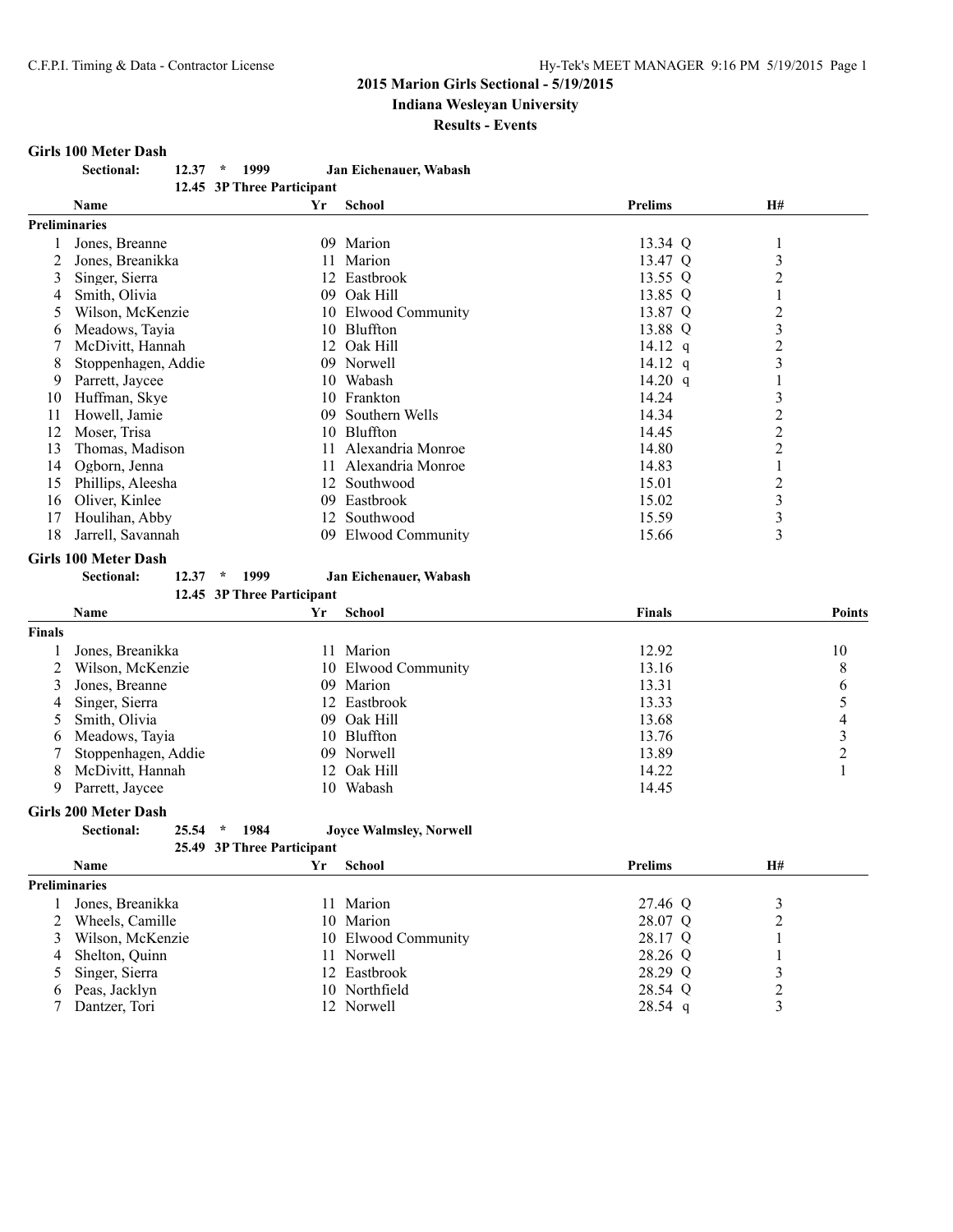**Indiana Wesleyan University**

### **Results - Events**

# **Preliminaries ... (Girls 200 Meter Dash)**

|    | Name              | Yr  | <b>School</b>        | <b>Prelims</b> | <b>H#</b> |
|----|-------------------|-----|----------------------|----------------|-----------|
| 8  | Smith, Olivia     | 09. | Oak Hill             | $28.68$ q      |           |
| 9  | Smith, Ashley     | 11. | Bluffton             | $28.87$ q      | 2         |
| 10 | Moser, Trisa      |     | 10 Bluffton          | 28.96          |           |
| 11 | McDivitt, Hannah  |     | 12 Oak Hill          | 29.55          | ി         |
| 12 | Huffman, Skye     |     | 10 Frankton          | 29.66          |           |
| 13 | Webb, Kayla       | 10  | Mississinewa         | 29.79          |           |
| 14 | Howell, Jamie     | 09  | Southern Wells       | 29.79          |           |
| 15 | Gibson, Sydney    | 10  | Wabash               | 30.46          |           |
| 16 | King, Sami        | 10  | Mississinewa         | 31.08          |           |
| 17 | Givens, Tori      |     | 10 Northfield        | 31.17          |           |
| 18 | Nottingham, Anouk |     | 12 Alexandria Monroe | 31.20          | າ         |
| 19 | Yost, Alexa       |     | 10 Alexandria Monroe | 32.68          | 3         |
| 20 | Kelly, Emma       | 09  | Elwood Community     | 34.12          | 3         |
| 21 | Cale, Katlyn      | 09  | <b>Blackford</b>     | 34.34          |           |

### **Girls 200 Meter Dash**

**Sectional: 25.54 \* 1984 Joyce Walmsley, Norwell**

**25.49 3P Three Participant**

|               | <b>Name</b>      | Yr | School              | <b>Finals</b> | <b>Points</b> |
|---------------|------------------|----|---------------------|---------------|---------------|
| <b>Finals</b> |                  |    |                     |               |               |
|               | Wilson, McKenzie |    | 10 Elwood Community | 26.96         | 10            |
|               | Jones, Breanikka |    | 11 Marion           | 27.27         | 8             |
| 3             | Wheels, Camille  |    | 10 Marion           | 27.84         | 6             |
|               | 4 Singer, Sierra |    | 12 Eastbrook        | 27.92         |               |
|               | 5 Peas, Jacklyn  |    | 10 Northfield       | 28.07         | 4             |
|               | 6 Shelton, Quinn |    | 11 Norwell          | 28.17         |               |
|               | Dantzer, Tori    |    | 12 Norwell          | 28.19         |               |
| 8.            | Smith, Olivia    |    | 09 Oak Hill         | 28.24         |               |
|               | Smith, Ashley    |    | Bluffton            | 28.83         |               |

# **Girls 400 Meter Dash**

**Sectional: 58.65 \* 1989 Julie Ann Kissinger, Columbia City**

### **58.39 3P Three Participant**

|               | Name               | Yr  | <b>School</b>       | <b>Finals</b> | H# | <b>Points</b> |
|---------------|--------------------|-----|---------------------|---------------|----|---------------|
| <b>Finals</b> |                    |     |                     |               |    |               |
|               | Moffitt, Janae     |     | 12 Oak Hill         | 1:00.60       | 4  | 10            |
|               | Conrad, Stephanie  | 11. | Norwell             | 1:01.37       | 4  | 8             |
| 3             | White, Ellie       | 10  | Southwood           | 1:01.60       | 4  | 6             |
| 4             | Kline, Sarah       | 09  | Southern Wells      | 1:03.99       | 4  |               |
|               | 5 Kennedy, Arie    |     | 12 Northfield       | 1:04.87       | 4  | 4             |
| 6             | Ulshafer, India    | 11. | Oak Hill            | 1:05.21       | 4  | 3             |
|               | Cole, Kimmee       |     | 10 Elwood Community | 1:06.26       | 4  | າ             |
| 8             | Archer, Chelsea    | 09  | Wabash              | 1:06.48       | 4  |               |
| 9             | Wiese, Tori        | 11  | Southern Wells      | 1:07.32       | 3  |               |
| 10            | Topp, Allison      | 09  | Norwell             | 1:08.00       | 3  |               |
| 11            | Salas, Brianna     | 11. | Bluffton            | 1:08.10       |    |               |
| 12            | Hussong, Anna      |     | 10 Marion           | 1:08.60       | 4  |               |
| 13            | Ogborn, Jenna      | 11. | Alexandria Monroe   | 1:08.72       | 3  |               |
| 14            | Ni, Yajing         |     | 10 Bluffton         | 1:09.19       | 3  |               |
| 15            | Standfest, Makayla | 10. | Eastbrook           | 1:09.22       | 2  |               |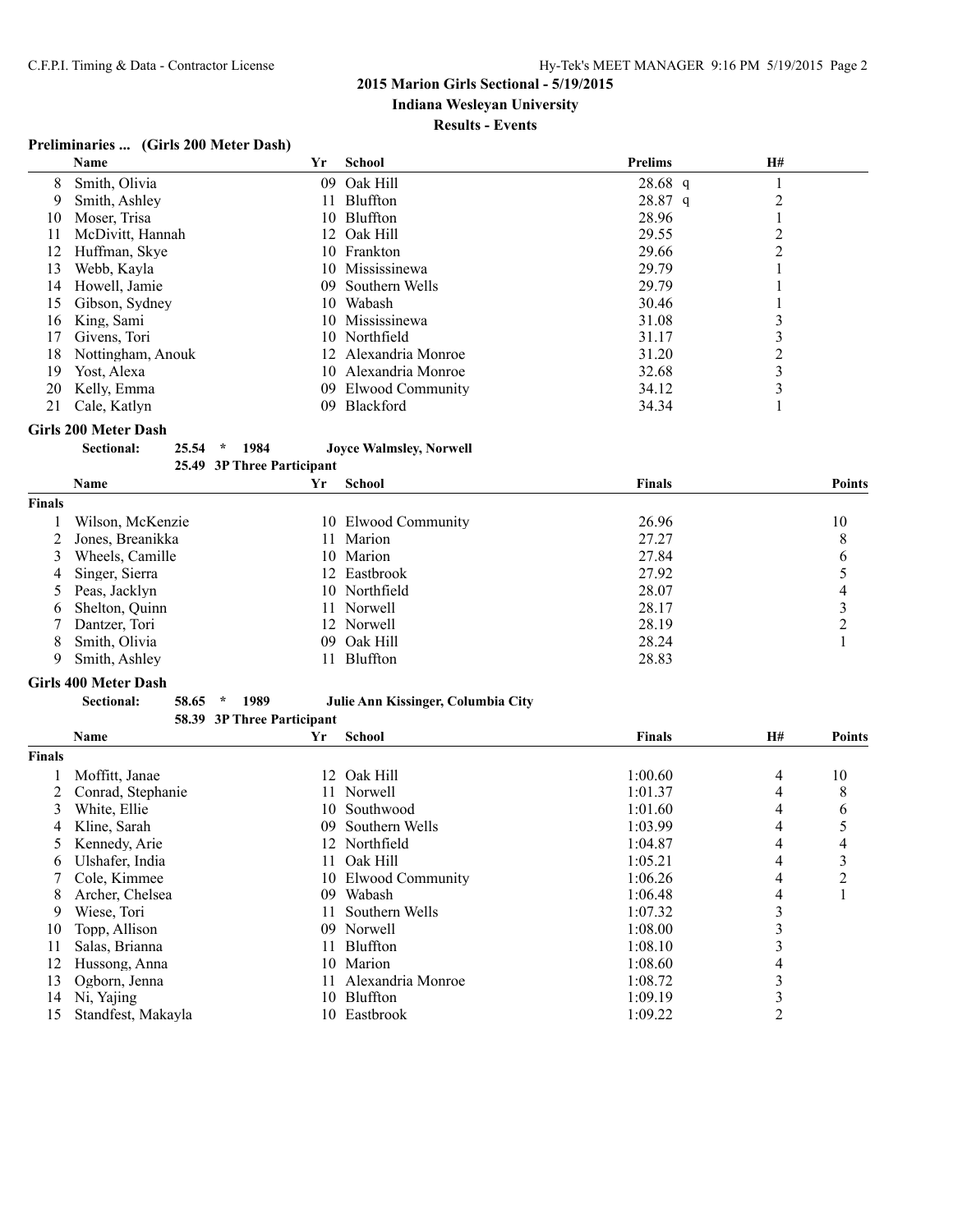**Indiana Wesleyan University**

### **Results - Events**

### **Finals ... (Girls 400 Meter Dash)**

|    | <b>Name</b>         | Yr | School               | <b>Finals</b> | H# | <b>Points</b> |
|----|---------------------|----|----------------------|---------------|----|---------------|
|    | 16 Tracy, Catherine |    | 10 Northfield        | 1:09.36       |    |               |
|    | 17 Humphrey, Morgan |    | 10 Mississinewa      | 1:09.44       |    |               |
|    | 18 Aiman, Allie     |    | 09 Alexandria Monroe | 1:10.12       |    |               |
|    | 19 Follis, Aurora   |    | 09 Eastbrook         | 1:11.02       |    |               |
|    | 20 Schere, Kaylynn  |    | 09 Marion            | 1:11.39       |    |               |
|    | 21 Parson, Ashley   |    | 10 Southwood         | 1:11.55       |    |               |
|    | 22 Charnley, Jordan |    | 09 Blackford         | 1:14.06       |    |               |
|    | 23 Alspach, Makayla |    | 10 Blackford         | 1:16.48       |    |               |
| 24 | Ashbaugh, Libby     |    | 12 Elwood Community  | 1:18.85       |    |               |

### **Girls 800 Meter Run**

| 5/19/2015<br><b>Sectional:</b><br>Hannah Stoffel, Huntington N<br>$2:16.76$ * |  |  |
|-------------------------------------------------------------------------------|--|--|
|-------------------------------------------------------------------------------|--|--|

**2:16.53 3P Three Participant Name Yr School Finals H# Points Finals** 1 Lenhart, Shallen 12 Oak Hill 2:26.80 2 10<br>2 Lehner, Emily 12 Southwood 2:27.68 2 8 2 Lehner, Emily 12 Southwood 2:27.68 2<br>3 Cline, Bailey 12 Hackford 2:30.88 2 3 Cline, Bailey 11 Blackford 2:30.88 2 6<br>4 Theismann, Megan 10 Norwell 2:32.55 2 5 4 Theismann, Megan 10 Norwell 2:32.55 2 5<br>5 Hart, Savannah 10 09 Oak Hill 2:34.81 2 4 5 Hart, Savannah 109 Oak Hill 2:34.81 2 4<br>5 Sloan, Brittany 12 Northfield 2:37.12 2 3 6 Sloan, Brittany 12 Northfield 2:37.12 2 3<br>
7 Thompson, Amanda 19 09 Bluffton 2:39.23 2 2 7 Thompson, Amanda 09 Bluffton 2:39.23 2 2 8 Bauermeister, Sarah 12 Norwell 2:39.82 2<br>
9 Case, Isabelle 12 Marion 2:40.46 2 9 Case, Isabelle 12 Marion 2:40.46 10 Case, Zoe 09 Marion 2:43.07 1 11 Drake, Mariah 11 Eastbrook 2:43.85 1 12 Quick, Katie 11 Frankton 11 Frankton 2:46.25 2<br>13 Baker, Madelynn 10 Frankton 2:46.74 2 13 Baker, Madelynn 10 Frankton 10 Frankton 2:46.74 2<br>14 Futrell, Bry 10 9 Blackford 2:50.59 1 14 Futrell, Bry 15 Rowley, Hannah 11 Mississinewa 2:52.18 1 16 Savage, Brianna 10 09 Alexandria Monroe 2:52.34 1<br>17 Ni, Yaiing 10 Bluffton 10 2:56.04 1 17 Ni, Yajing 10 Bluffton 10 Bluffton 2:56.04 1 18 Hood, Macy 11 Alexandria Monroe 2:56.58 1 19 Walker, Corrine 19 09 Eastbrook 3:23.72 1<br>
20 Huber, Lillian 19 09 Mississinewa 3:23.98 1 20 Huber, Lillian

### **Girls 1600 Meter Run**

**5:01.55 3P Three Participant**

|        | <b>Name</b>        | Yr  | <b>School</b> | <b>Finals</b> | <b>Points</b> |
|--------|--------------------|-----|---------------|---------------|---------------|
| Finals |                    |     |               |               |               |
|        | Lenhart, Shallen   |     | 12 Oak Hill   | 5:28.16       | 10            |
|        | 2 Theismann, Megan |     | 10 Norwell    | 5:29.91       |               |
|        | 3 Ouick, Katie     |     | 11 Frankton   | 5:33.26       | 6             |
|        | 4 Hornocker, Margo |     | 09 Oak Hill   | 5:33.59       |               |
|        | 5 DeRemer, Kayla   |     | 11 Norwell    | 5:48.74       | 4             |
| 6      | Thompson, Amanda   |     | 09 Bluffton   | 5:52.70       |               |
|        | Cobb, Khabrei      |     | 10 Marion     | 5:53.74       |               |
| 8      | Heath, Haley       |     | 12 Southwood  | 5:57.99       |               |
| 9      | Erickson, Emily    | 11. | Marion        | 5:58.95       |               |

**Sectional: 5:14.88 \* 5/19/2015 Hannah Stoffel, Huntington N**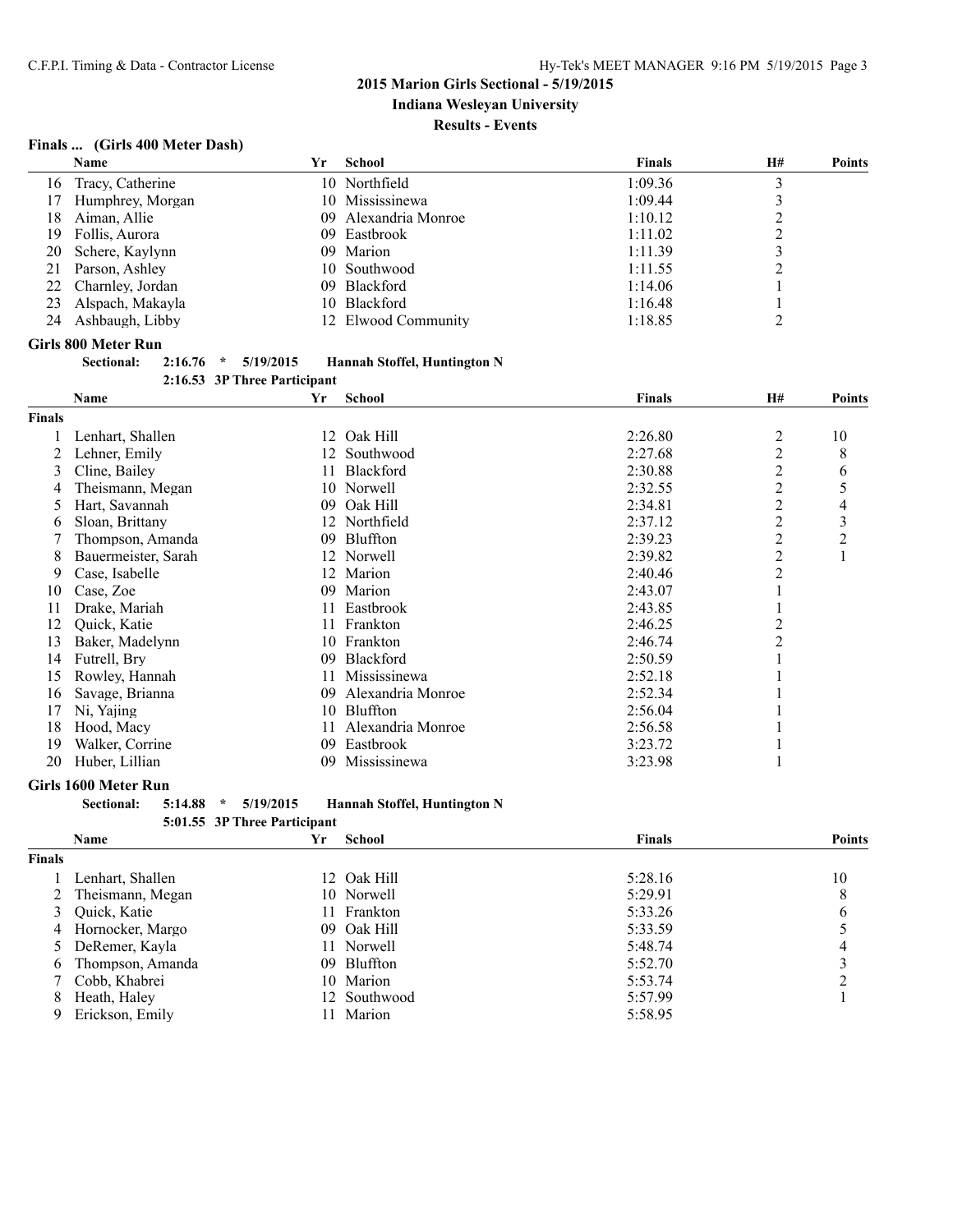**Indiana Wesleyan University**

**Results - Events**

# **Finals ... (Girls 1600 Meter Run)**

|     | <b>Name</b>                           | Υr | School               | <b>Finals</b> | <b>Points</b> |
|-----|---------------------------------------|----|----------------------|---------------|---------------|
| 10  | White, Erin                           |    | 09 Southern Wells    | 6:10.47       |               |
| 11  | LeLand, Natasha                       |    | 09 Northfield        | 6:13.33       |               |
| 12  | Baird, Eden                           |    | 10 Elwood Community  | 6:14.02       |               |
| 13  | Thurman, Ashley                       |    | 11 Blackford         | 6:14.68       |               |
| 14  | Henderson, Carli                      |    | 11 Wabash            | 6:24.78       |               |
| 15  | Twibell, Jamie                        |    | 10 Blackford         | 6:25.70       |               |
| 16. | Oliver, Morgan                        |    | 12 Alexandria Monroe | 6:35.14       |               |
| 17  | Seward, Hannah                        |    | 11 Eastbrook         | 6:39.46       |               |
|     | $C_{1}$ and $\mathbf{r}$ $\mathbf{n}$ |    |                      |               |               |

### **Girls 3200 Meter Run**

| Sectional: 11:23.48 * | 1989                          | Debbi Ramseyer, Norwell |
|-----------------------|-------------------------------|-------------------------|
|                       | 10:54.21 3P Three Participant |                         |

|        | Name               | Yr | <b>School</b>     | <b>Finals</b> | <b>Points</b>  |
|--------|--------------------|----|-------------------|---------------|----------------|
| Finals |                    |    |                   |               |                |
|        | Halderman, Jenna   | 12 | Northfield        | $11:22.45$ *  | 10             |
|        | Aschliman, Hannah  |    | 12 Norwell        | 11:31.75      | 8              |
| 3      | DeVoe, Sara        |    | 12 Norwell        | 11:48.51      | 6              |
| 4      | Hasty, Brooke      | 11 | Oak Hill          | 11:55.40      | 5              |
| 5      | Singer, Karla      | 12 | Northfield        | 12:00.83      | 4              |
| 6      | Hornocker, Margo   | 09 | Oak Hill          | 12:06.87      | 3              |
|        | Cole, Caylene      | 09 | Frankton          | 12:11.26      | $\overline{c}$ |
| 8      | Yencer, Meghan     |    | 12 Southern Wells | 13:17.56      |                |
| 9      | Erickson, Emily    | 11 | Marion            | 13:24.67      |                |
| 10     | Reed, Faylnne      | 09 | <b>Blackford</b>  | 13:46.60      |                |
| 11     | Durben, Allison    | 12 | Marion            | 13:55.99      |                |
| 12     | Oliver, Morgan     | 12 | Alexandria Monroe | 14:17.96      |                |
| 13     | Heath, Taylor      | 10 | Southwood         | 14:26.02      |                |
| 14     | Seward, Hannah     | 11 | Eastbrook         | 14:53.18      |                |
| 15     | Thurman, Marci     | 12 | <b>Blackford</b>  | 14:58.78      |                |
| 16     | Shady, Magdellain  | 11 | Mississinewa      | 15:08.87      |                |
| 17     | Braswell, Abigail  | 09 | Eastbrook         | 15:24.77      |                |
| 18     | Borgwardt, Miranda | 10 | Bluffton          | 15:30.30      |                |

# **Girls 100 Meter Hurdles**<br>Sectional: 15.44 \* 2009

**15.03 3P Three Participant**

# **Sectional: 15.44 \* 2009 Tayah Kline, Huntington North**

|               | Name              | Yr  | <b>School</b>     | <b>Prelims</b>     | H# |
|---------------|-------------------|-----|-------------------|--------------------|----|
| Preliminaries |                   |     |                   |                    |    |
|               | Barden, Madison   | 11  | Wabash            | $17.12 \text{ } Q$ |    |
|               | Saylor, Brooke    |     | 12 Eastbrook      | 17.45 Q            |    |
| 3             | Eltzroth, Caitlin |     | 12 Northfield     | 17.60 Q            |    |
| 4             | Dawes, Makenna    |     | 10 Southwood      | 17.26 Q            |    |
|               | Trout, Jordanya   | 10  | Eastbrook         | 17.97 Q            |    |
| 6             | Aker, Lindsay     |     | 10 Southern Wells | 18.12 Q            |    |
|               | Nall. Monica      |     | 12 Oak Hill       | $18.27$ q          |    |
| 8             | Beer, Courtney    |     | 10 Norwell        | $18.37$ q          |    |
| 9             | Hiday, Cassidy    |     | 10 Bluffton       | $18.50$ q          |    |
| 10            | Davis, Courtney   | 12  | Wabash            | 18.57              |    |
|               | Miller, Heavyn    | 09. | Mississinewa      | 18.68              |    |
| 12            | Eckert, Candace   |     | 10 Norwell        | 18.96              |    |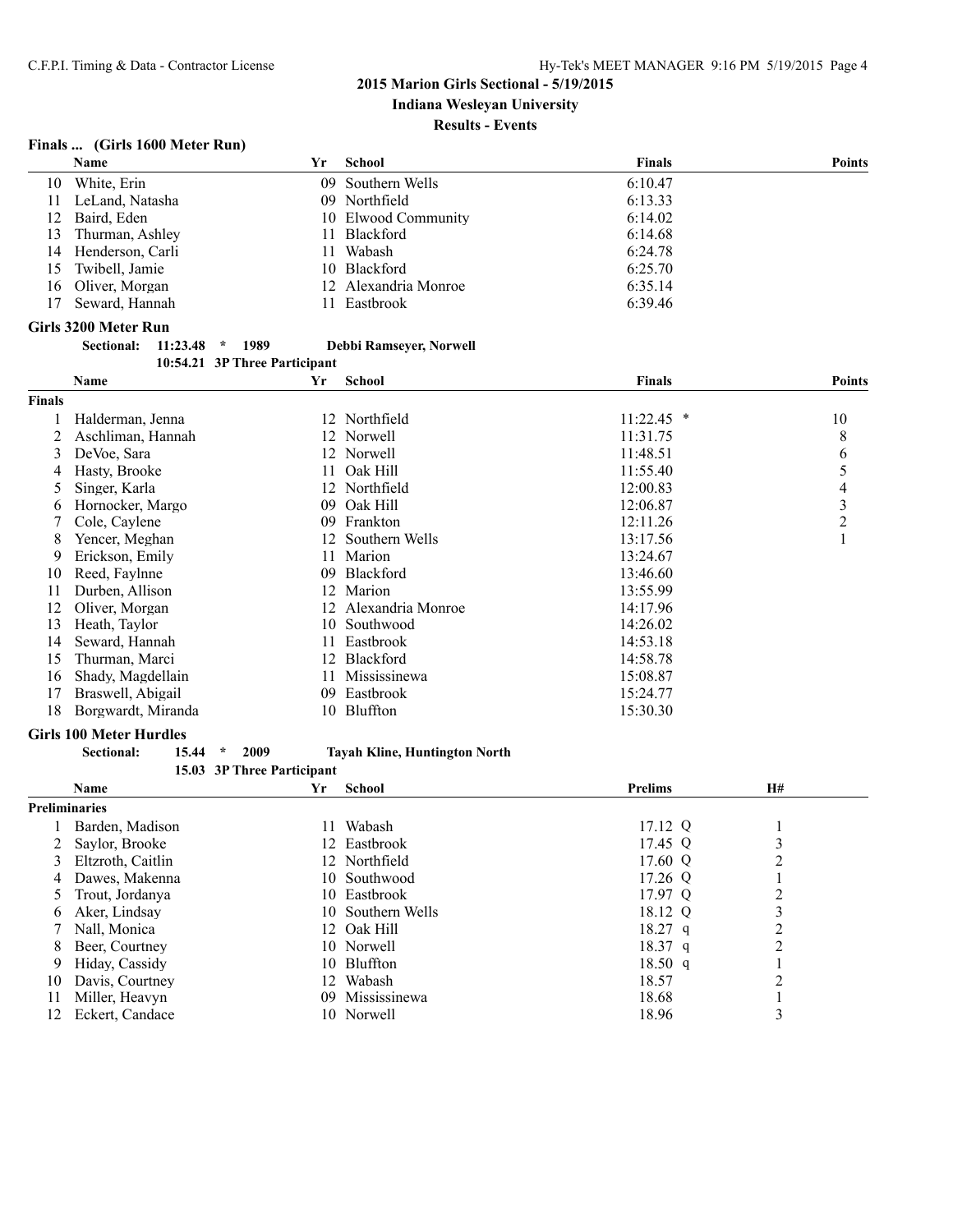**Indiana Wesleyan University**

### **Results - Events**

# **Preliminaries ... (Girls 100 Meter Hurdles)**

|    | <b>Name</b>       | Yr  | School               | <b>Prelims</b> | H# |  |
|----|-------------------|-----|----------------------|----------------|----|--|
| 13 | Garza, Olivia     |     | 10 Oak Hill          | 19.01          |    |  |
| 14 | Stuller, Bailli   |     | 10 Bluffton          | 19.43          |    |  |
| 15 | Compton, Alissa   |     | 09 Frankton          | 19.73          |    |  |
| 16 | Carter, Cianna    |     | 09 Alexandria Monroe | 20.45          |    |  |
| 17 | Cerny, Brynn      |     | Mississinewa         | 20.49          |    |  |
| 18 | Harmon, Leilah    | 09. | Marion               | 21.00          |    |  |
| 19 | Tunnell, Kira     |     | 10 Elwood Community  | 21.43          |    |  |
| 20 | Minniear, Rease   |     | Southern Wells       | 22.30          |    |  |
| 21 | Thompson, Jocelyn |     | 09 Elwood Community  | 23.39          |    |  |

### **Girls 100 Meter Hurdles**

| <b>Sectional:</b> | $15.44$ * | 2009                       | <b>Tayah Kline, Huntington North</b> |
|-------------------|-----------|----------------------------|--------------------------------------|
|                   |           | 15.03 3P Three Particinant |                                      |

|               | $13.03$ 31 THEC Farticipality |     |                   |        |               |
|---------------|-------------------------------|-----|-------------------|--------|---------------|
|               | Name                          | Yr. | School            | Finals | <b>Points</b> |
| <b>Finals</b> |                               |     |                   |        |               |
|               | Saylor, Brooke                |     | 12 Eastbrook      | 16.56  | 10            |
|               | 2 Dawes, Makenna              |     | 10 Southwood      | 16.90  | 8             |
|               | 3 Barden, Madison             | 11. | Wabash            | 17.02  | 6             |
| 4             | Eltzroth, Caitlin             |     | 12 Northfield     | 17.31  |               |
|               | 5 Trout, Jordanya             |     | 10 Eastbrook      | 17.76  | 4             |
|               | 6 Hiday, Cassidy              |     | 10 Bluffton       | 17.98  |               |
|               | 7 Nall, Monica                |     | 12 Oak Hill       | 18.75  |               |
| 8             | Beer, Courtney                |     | 10 Norwell        | 21.57  |               |
|               | --- Aker, Lindsay             |     | 10 Southern Wells | DQ     |               |

**Girls 300 Meter Hurdles**<br>Sectional: 44.55 \* 1988 **Sectional: 44.55 \* 1988 Deb Sauers, Columbia City**

**45.10 3P Three Participant Name Yr School Finals H# Points**

|               | .                    |     |                         | * ******* |                | .  |
|---------------|----------------------|-----|-------------------------|-----------|----------------|----|
| <b>Finals</b> |                      |     |                         |           |                |    |
|               | Peas, Jacklyn        |     | 10 Northfield           | 47.87     | 3              | 10 |
|               | Barden, Madison      | 11  | Wabash                  | 48.90     |                | 8  |
| 3             | Trout, Jordanya      | 10  | Eastbrook               | 51.02     |                | 6  |
| 4             | Jutte, Maggie        |     | 11 Norwell              | 51.35     |                | 5  |
| $\mathcal{D}$ | Eltzroth, Caitlin    |     | 12 Northfield           | 51.68     | 3              | 4  |
| <sub>(</sub>  | Dawes, Makenna       | 10  | Southwood               | 52.43     | 3              | 3  |
|               | Wright, Jaycie       | 12  | Southwood               | 53.64     | 2              | 2  |
| 8             | Garza, Olivia        |     | 10 Oak Hill             | 53.78     | 3              |    |
| 9             | Eckert, Candace      |     | 10 Norwell              | 54.00     | 3              |    |
| 10            | Aker, Lindsay        | 10  | Southern Wells          | 54.13     | 2              |    |
| 11            | Austin, Elissa       | 11. | Oak Hill                | 55.10     | 2              |    |
| 12            | Compton, Alissa      | 09  | Frankton                | 55.80     | 2              |    |
| 13            | Stuller, Bailli      | 10  | Bluffton                | 55.87     | 3              |    |
| 14            | Wine, Addison        | 09  | Eastbrook               | 56.94     |                |    |
| 15            | Hiday, Cassidy       | 10  | <b>Bluffton</b>         | 57.41     | 2              |    |
| 16            | Harmon, Leilah       | 09  | Marion                  | 58.48     | 2              |    |
| 17            | Carter, Cianna       | 09  | Alexandria Monroe       | 59.34     | $\overline{2}$ |    |
| 18            | Thomas, Madison      | 11  | Alexandria Monroe       | 59.71     | 2              |    |
| 19            | Kirastine, McCormick | 09  | <b>Elwood Community</b> | 1:01.26   |                |    |
| 20            | Bogard, Taylor       |     | 10 Elwood Community     | 1:01.40   | 2              |    |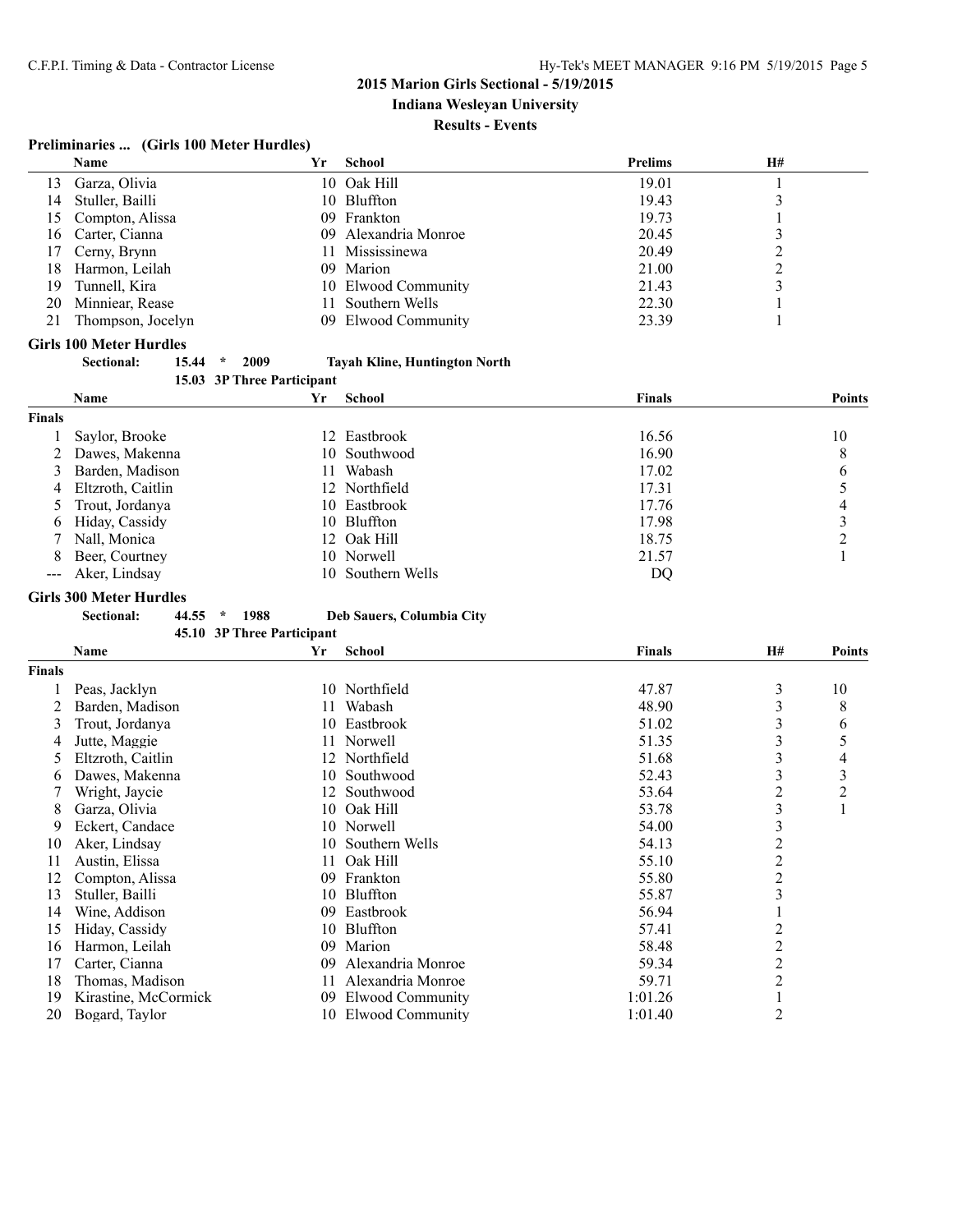**Indiana Wesleyan University**

### **Results - Events**

|               | Finals  (Girls 300 Meter Hurdles)         |                                |                         |                              |                           |                |
|---------------|-------------------------------------------|--------------------------------|-------------------------|------------------------------|---------------------------|----------------|
|               | Name                                      | Yr<br><b>School</b>            |                         | <b>Finals</b>                | <b>H#</b>                 | <b>Points</b>  |
|               | 21 Cerny, Brynn                           | Mississinewa<br>11             |                         | 1:02.29                      | $\mathbf{1}$              |                |
|               | 22 Millward, Genesis                      | 09 Marion                      |                         | 1:07.28                      | $\mathbf{1}$              |                |
|               | Girls 4x100 Meter Relay                   |                                |                         |                              |                           |                |
|               | $\star$<br><b>Sectional:</b><br>49.96     | 2013<br><b>Marion</b> , Marion |                         |                              |                           |                |
|               |                                           | 48.85 3P Three Participant     |                         |                              |                           |                |
|               | Team                                      | <b>Relay</b>                   |                         | <b>Finals</b>                |                           | <b>Points</b>  |
| <b>Finals</b> |                                           |                                |                         |                              |                           |                |
| $\mathbf{1}$  | Marion                                    |                                |                         | 50.53                        |                           | 10             |
|               | 1) Cyrus, Dejah 12                        | 2) Gibson, Mi'esha 09          | 3) Jones, Breanikka 11  |                              | 4) Jones, Breanne 09      |                |
|               | 5) Weaver, Autumn 11                      | 6) Wheels, Camille 10          |                         |                              |                           |                |
|               | 2 Bluffton                                |                                |                         | 53.68                        |                           | 8              |
|               | 1) Clines, Emma 09                        | 2) Craig, Haley 10             | 3) Meadows, Tayia 10    | 4) Moser, Trisa 10           |                           |                |
|               | 5) Salas, Brianna 11                      | 6) Smith, Ashley 11            |                         |                              |                           |                |
|               | 3 Norwell                                 |                                |                         | 53.83                        |                           | 6              |
|               | 1) Crago, Chandra 11                      | 2) Dantzer, Tori 12            | 3) Eckert, Candace 10   | 4) Jutte, Maggie 11          |                           |                |
|               | 5) Shelton, Quinn 11                      | 6) Stoppenhagen, Addie 09      | 7) Topp, Allison 09     |                              | 8) Worden, Hannah 09      |                |
|               | 4 Eastbrook                               |                                |                         | 53.84                        |                           | 5              |
|               | 1) Haynes, Courtney 11                    | 2) Oliver, Kinlee 09           | 3) Saylor, Brooke 12    | 4) Singer, Sierra 12         |                           |                |
|               | 5) Trout, Jordanya 10                     |                                |                         |                              |                           |                |
|               | 5 Elwood Community                        |                                |                         | 54.56                        |                           | 4              |
|               | 1) Cole, Kimmee 10                        | 2) Kirastine, McCormick 09     | 3) McGahey, Morgan 09   | 4) Rudig, Ali 12             |                           |                |
|               | 5) Sanders, Zara 10                       | 6) Wilson, McKenzie 10         |                         |                              |                           |                |
| 6             | Mississinewa                              |                                |                         | 54.79                        |                           | 3              |
|               | 1) Bonilla, Martha 12                     | 2) Greer, Holli 09             | 3) King, Sami 10        |                              | 4) McClure, Hanna 11      |                |
|               | 5) Webb, Kayla 10                         |                                |                         |                              |                           |                |
| $\tau$        | Oak Hill                                  |                                |                         | 55.28                        |                           | $\overline{c}$ |
|               | 1) Garza, Olivia 10                       | 2) Kluevein, Kim 09            | 3) McDivitt, Hannah 12  | 4) Robey, Kylie 11           |                           |                |
|               | 5) Salter, Zoey 09                        | 6) Smith, Olivia 09            |                         |                              |                           |                |
|               | 8 Northfield                              |                                |                         | 57.08                        |                           | 1              |
|               | 1) Givens, Tori 10                        | 2) Kirtlan, Mariah 09          | 3) Kock, Taylor 11      |                              | 4) Leming, Cherish 12     |                |
|               | 5) Orpurt, Rachel 09                      | 6) Thompson, Olivia 10         | 7) Tracy, Catherine 10  |                              | 8) Watson-dunn, Kalanu 12 |                |
| 9             | Alexandria Monroe<br>1) Carter, Cianna 09 | 2) Long, Kasey 09              | 3) Nottingham, Anouk 12 | 59.88<br>4) Ogborn, Jenna 11 |                           |                |
|               | 5) Weaver, Aliyah 10                      | 6) Yost, Alexa 10              |                         |                              |                           |                |
|               |                                           |                                |                         |                              |                           |                |
|               | <b>Girls 4x400 Meter Relay</b>            |                                |                         |                              |                           |                |
|               | <b>Sectional:</b><br>4:02.32<br>$\star$   | 2013<br>Oak Hill, Oak Hill     |                         |                              |                           |                |
|               |                                           | 3:59.04 3P Three Participant   |                         |                              |                           |                |
|               | <b>Team</b>                               | Relay                          |                         | <b>Finals</b>                | H#                        | <b>Points</b>  |
| <b>Finals</b> |                                           |                                |                         |                              |                           |                |

| Finals |                         |                        |                         |                        |    |
|--------|-------------------------|------------------------|-------------------------|------------------------|----|
|        | Oak Hill                |                        |                         | 4:17.32                | 10 |
|        | 1) Kluevein, Kim 09     | 2) Lenhart, Shallen 12 | 3) Miller, Geralyn 11   | 4) Moffitt, Janae 12   |    |
|        | 5) Smith, Olivia 09     | 6) Taylor, Camille 09  | 7) Ulshafer, India 11   |                        |    |
|        | Norwell                 |                        |                         | 4:19.43                | 8  |
|        | 1) Bales, Kristen 11    | 2) Beer, Courtney 10   | 3) Conrad, Stephanie 11 | 4) Crago, Chandra 11   |    |
|        | 5) Jutte, Maggie 11     | 6) Theismann, Megan 10 | 7) Topp, Allison 09     | 8) Worden, Hannah 09   |    |
|        | Northfield              |                        |                         | 4:20.59                | 6  |
|        | 1) Eltzroth, Caitlin 12 | 2) Halderman, Jenna 12 | 3) Kennedy, Arie 12     | 4) Peas, Jacklyn 10    |    |
|        | 5) Singer, Karla 12     | 6) Sloan, Brittany 12  | 7) Thompson, Olivia 10  | 8) Tracy, Catherine 10 |    |
| 4      | Marion                  |                        |                         | 4:25.73                |    |
|        | 1) Case, Zoe $09$       | 2) Cyrus, Dejah 12     | 3) Hussong, Anna 10     | 4) Jones, Breanne 09   |    |
|        | 5) Schere, Kaylynn 09   | 6) Williams, Kaylyn 11 |                         |                        |    |
|        |                         |                        |                         |                        |    |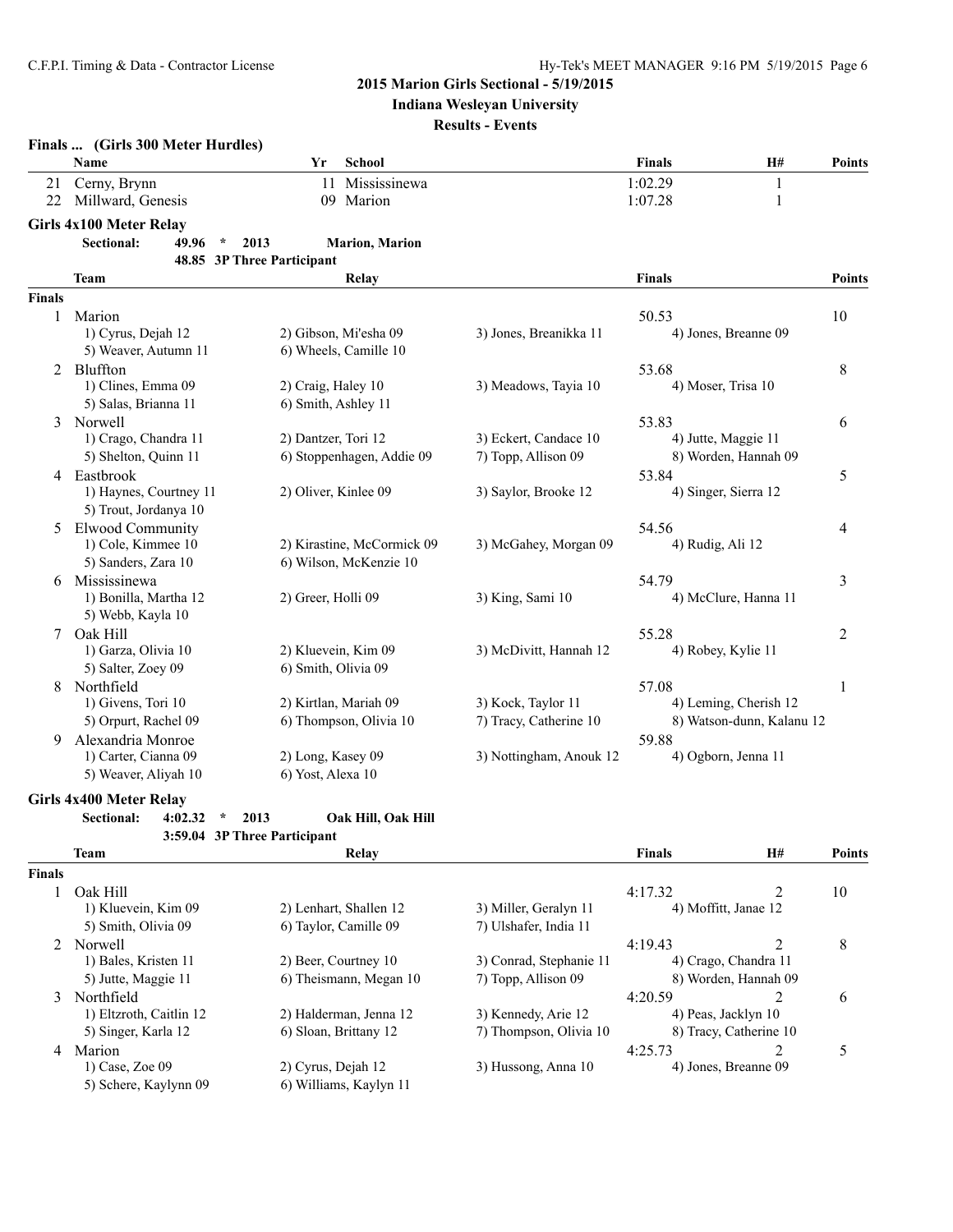**Indiana Wesleyan University**

### **Results - Events**

# **Finals ... (Girls 4x400 Meter Relay)**

|    | <b>Team</b>             | <b>Relay</b>           |                         | <b>Finals</b> | H#                         | <b>Points</b> |
|----|-------------------------|------------------------|-------------------------|---------------|----------------------------|---------------|
| 5  | Southwood               |                        |                         | 4:26.38       | 2                          | 4             |
|    | 1) Dawes, Makenna 10    | 2) Lehner, Emily 12    | 3) Parson, Ashley 10    |               | 4) White, Ellie 10         |               |
|    | 5) Wright, Jaycie 12    |                        |                         |               |                            |               |
| 6  | Bluffton                |                        |                         | 4:38.01       | 2                          | 3             |
|    | 1) Clines, Emma 09      | 2) Meadows, Tayia 10   | 3) Moser, Trisa 10      |               | 4) Salas, Brianna 11       |               |
|    | 5) Smith, Ashley 11     | 6) Thompson, Amanda 09 |                         |               |                            |               |
| 7  | Wabash                  |                        |                         | 4:39.06       | 2                          | 2             |
|    | 1) Archer, Chelsea 09   | 2) Barden, Madison 11  | 3) Cromer, Kristin 11   |               | 4) Parrett, Jaycee 10      |               |
|    | 5) Wagner, Sabrina 10   |                        |                         |               |                            |               |
| 8  | Southern Wells          |                        |                         | 4:42.59       | 2                          |               |
|    | 1) Dixon, Malinah 09    | 2) Horton, Megan 09    | 3) Howell, Jamie 09     |               | 4) Kline, Sarah 09         |               |
|    | 5) White, Erin 09       | 6) Wiese, Tori 11      |                         |               |                            |               |
| 9  | Mississinewa            |                        |                         | 4:45.30       |                            |               |
|    | 1) Greer, Holli 09      | 2) Harris, Katie 10    | 3) Humphrey, Morgan 10  |               | 4) Rowley, Hannah 11       |               |
|    | 5) Summitt, Kaylee 09   | 6) Webb, Kayla 10      |                         |               |                            |               |
| 10 | <b>Blackford</b>        |                        |                         | 4:47.04       |                            |               |
|    | 1) Cline, Bailey 11     | 2) Futrell, Bry 09     | 3) Thurman, Ashley 11   |               | 4) Twibell, Jamie 10       |               |
| 11 | Frankton                |                        |                         | 4:49.92       | 2                          |               |
|    | 1) Baker, Madelynn 10   | 2) Compton, Alissa 09  | 3) Quick, Katie 11      |               | 4) Rastetter, Maddie 10    |               |
|    | 5) Tucker, Sydney 09    | 6) Wilson, Maddy 10    |                         |               |                            |               |
| 12 | <b>Elwood Community</b> |                        |                         | 4:49.93       |                            |               |
|    | 1) Ashbaugh, Libby 12   | 2) Baird, Eden 10      | 3) Cole, Kimmee 10      |               | 4) Kirastine, McCormick 09 |               |
|    | 5) McGahey, Morgan 09   | 6) Sanders, Zara 10    |                         |               |                            |               |
| 13 | Alexandria Monroe       |                        |                         | 5:03.81       |                            |               |
|    | 1) Aiman, Allie 09      | 2) Carter, Cianna 09   | 3) Nottingham, Anouk 12 |               | 4) Ogborn, Jenna 11        |               |
|    | 5) Weaver, Aliyah 10    | 6) Yost, Alexa 10      |                         |               |                            |               |

### **Girls 4x800 Meter Relay**

**Sectional: 9:39.34 \* 5/19/2015 Southwood, Southwood**

# **K Atwood, A Bowman, T Heath, H Heath**

|                | 9:28.45 3P Three Participant |                           |                        |                         |        |
|----------------|------------------------------|---------------------------|------------------------|-------------------------|--------|
|                | <b>Team</b>                  | Relay                     |                        | <b>Finals</b>           | Points |
| <b>Finals</b>  |                              |                           |                        |                         |        |
|                | Oak Hill                     |                           |                        | 10:00.24                | 10     |
|                | 1) Handal, Agnes 11          | 2) Hart, Savannah 09      | 3) Hasty, Brooke 11    | 4) Hornocker, Margo 09  |        |
|                | 5) Lenhart, Shallen 12       | 6) Miller, Geralyn 11     | 7) Taylor, Camille 09  | 8) Ulshafer, India 11   |        |
|                | Southwood                    |                           |                        | 10:05.45                | 8      |
|                | 1) Dawes, Makenna 10         | 2) Heath, Taylor 10       | 3) Heath, Haley 12     | 4) Lehner, Emily 12     |        |
|                | 5) White, Ellie 10           |                           |                        |                         |        |
| 3              | Northfield                   |                           |                        | 10:06.95                | 6      |
|                | 1) Halderman, Jenna 12       | 2) Kennedy, Arie 12       | 3) LeLand, Natasha 09  | 4) Singer, Karla 12     |        |
|                | 5) Sloan, Brittany 12        | 6) Thompson, Olivia 10    | 7) Tracy, Catherine 10 |                         |        |
| $\overline{4}$ | Norwell                      |                           |                        | 10:14.07                | 5      |
|                | 1) Aschliman, Hannah 12      | 2) Bauermeister, Sarah 12 | 3) Crago, Chandra 11   | 4) DeVoe, Sara 12       |        |
|                | 5) Eastom, Grace 11          | 6) Frauhiger, Estee 09    | 7) Theismann, Megan 10 | 8) Topp, Allison 09     |        |
| 5.             | Marion                       |                           |                        | 10:37.49                | 4      |
|                | 1) Case, Isabelle 12         | $2)$ Case, Zoe 09         | 3) Cobb, Khabrei 10    | 4) Hussong, Anna 10     |        |
|                | 5) Lindsay, Emily 09         | 6) McCullough, Lydia 11   |                        |                         |        |
| 6              | Frankton                     |                           |                        | 11:12.29                | 3      |
|                | 1) Baker, Madelynn 10        | 2) Cole, Caylene 09       | 3) Quick, Katie 11     | 4) Rastetter, Maddie 10 |        |
|                | 5) Wilson, Maddy 10          |                           |                        |                         |        |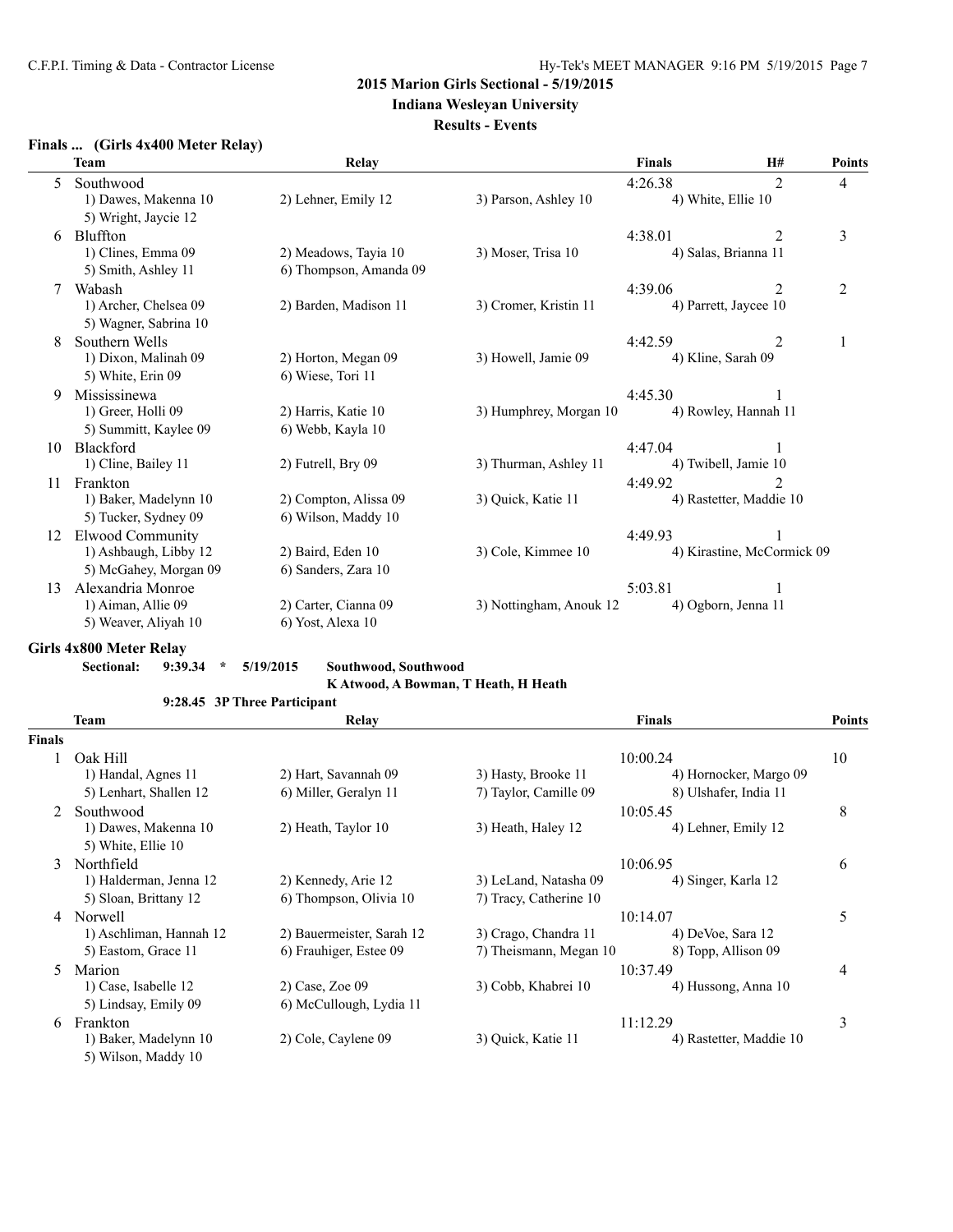**Indiana Wesleyan University**

### **Results - Events**

# **Finals ... (Girls 4x800 Meter Relay)**

| <b>Team</b>            | Relay               |                            | <b>Points</b>         |                                                  |
|------------------------|---------------------|----------------------------|-----------------------|--------------------------------------------------|
| Southern Wells         |                     |                            |                       | $\overline{2}$                                   |
| 1) Dixon, Malinah 09   | 2) Horton, Megan 09 | 3) White, Erin 09          | 4) Wiese, Tori 11     |                                                  |
| 5) Yencer, Meghan 12   |                     |                            |                       |                                                  |
| Elwood Community       |                     |                            |                       |                                                  |
| 1) Ashbaugh, Libby 12  | 2) Baird, Eden 10   | 3) Kirastine, McCormick 09 | 4) McGahey, Morgan 09 |                                                  |
| 5) Sanders, Zara 10    | 6) Short, Holly 12  |                            |                       |                                                  |
| Alexandria Monroe      |                     |                            |                       |                                                  |
| 1) Aiman, Allie 09     | 2) Hood, Macy 11    | 3) Oliver, Morgan 12       | 4) Savage, Brianna 09 |                                                  |
| 5) Vernetti, Cailyn 10 |                     |                            |                       |                                                  |
|                        |                     |                            |                       | <b>Finals</b><br>11:30.92<br>11.4989<br>12:05.18 |

### **Girls High Jump**

| <b>Sectional:</b> | 6-00 | 1985 | Angela Bradburn, Norwell     |
|-------------------|------|------|------------------------------|
|                   |      |      | 5-04.00 3P Three Particinant |

|                                                                                                                                                                                                                                                                                                                                                                                                                                                                            | Name             | Yr | School            | <b>Finals</b> | <b>Points</b> |
|----------------------------------------------------------------------------------------------------------------------------------------------------------------------------------------------------------------------------------------------------------------------------------------------------------------------------------------------------------------------------------------------------------------------------------------------------------------------------|------------------|----|-------------------|---------------|---------------|
| <b>Finals</b>                                                                                                                                                                                                                                                                                                                                                                                                                                                              |                  |    |                   |               |               |
|                                                                                                                                                                                                                                                                                                                                                                                                                                                                            | Moffitt, Janae   |    | 12 Oak Hill       | 3P<br>5-08.00 | 10            |
|                                                                                                                                                                                                                                                                                                                                                                                                                                                                            | Worden, Hannah   |    | 09 Norwell        | $4 - 10.00$   | 8             |
|                                                                                                                                                                                                                                                                                                                                                                                                                                                                            | Leming, Cherish  |    | 12 Northfield     | $4 - 10.00$   | 6             |
| 4                                                                                                                                                                                                                                                                                                                                                                                                                                                                          | Smith, Ashley    |    | 11 Bluffton       | $4 - 10.00$   |               |
| 5                                                                                                                                                                                                                                                                                                                                                                                                                                                                          | Kennedy, Arie    |    | 12 Northfield     | $4 - 10.00$   | 4             |
| 6                                                                                                                                                                                                                                                                                                                                                                                                                                                                          | Wiese, Tori      |    | 11 Southern Wells | $4 - 08.00$   | 1.50          |
| 6                                                                                                                                                                                                                                                                                                                                                                                                                                                                          | Shelton, Quinn   |    | 11 Norwell        | $4 - 08.00$   | 1.50          |
| b                                                                                                                                                                                                                                                                                                                                                                                                                                                                          | Williams, Kaylyn | 11 | Marion            | $4 - 08.00$   | 1.50          |
| b                                                                                                                                                                                                                                                                                                                                                                                                                                                                          | Thomas, Madison  | 11 | Alexandria Monroe | $4 - 08.00$   | 1.50          |
| 10                                                                                                                                                                                                                                                                                                                                                                                                                                                                         | Parson, Ashley   | 10 | Southwood         | $4 - 08.00$   |               |
| $\qquad \qquad -$                                                                                                                                                                                                                                                                                                                                                                                                                                                          | Haynes, Courtney | 11 | Eastbrook         | NH            |               |
| $\frac{1}{2} \left( \frac{1}{2} \right) \left( \frac{1}{2} \right) \left( \frac{1}{2} \right) \left( \frac{1}{2} \right) \left( \frac{1}{2} \right) \left( \frac{1}{2} \right) \left( \frac{1}{2} \right) \left( \frac{1}{2} \right) \left( \frac{1}{2} \right) \left( \frac{1}{2} \right) \left( \frac{1}{2} \right) \left( \frac{1}{2} \right) \left( \frac{1}{2} \right) \left( \frac{1}{2} \right) \left( \frac{1}{2} \right) \left( \frac{1}{2} \right) \left( \frac$ | Scott, Abby      |    | 11 Oak Hill       | NH            |               |

### **Girls Pole Vault**

| <b>Sectional:</b> | $10-01$ * | 2009 | Mallory Vandersaul, Columbia City |
|-------------------|-----------|------|-----------------------------------|
|-------------------|-----------|------|-----------------------------------|

| 11-03.00 3P Three Participant |                     |    |               |               |               |
|-------------------------------|---------------------|----|---------------|---------------|---------------|
|                               | <b>Name</b>         | Yr | School        | <b>Finals</b> | <b>Points</b> |
| Finals                        |                     |    |               |               |               |
|                               | Murphy, Emily       |    | 12 Marion     | $9-00.00$     | 10            |
|                               | McDivitt, Hannah    |    | 12 Oak Hill   | $8 - 00.00$   | 8             |
|                               | Tibbets, Leslie     |    | 09 Oak Hill   | 7-06.00       | 5.50          |
|                               | Kleppinger, Katie   |    | 11 Norwell    | 7-06.00       | 5.50          |
|                               | Smith, Olivia       |    | 11 Marion     | $6 - 06.00$   | 3             |
|                               | Gunning, Michaela   | 11 | Eastbrook     | $6 - 06.00$   | ◠             |
|                               | Drake, Mariah       | 11 | Eastbrook     | $6 - 06.00$   |               |
| 8                             | Watson-dunn, Kalanu |    | 12 Northfield | $6 - 00.00$   |               |
|                               | Kizer, Pat          |    | 12 Norwell    | NH            |               |

### **Girls Long Jump**

| Sectional: | 18-07 | 2005                          | Leah Eber, Columbia City |
|------------|-------|-------------------------------|--------------------------|
|            |       | 17-09.25 3P Three Particinant |                          |

|               | $17 - 07.23$ of three farming and |              |              |              |  |               |
|---------------|-----------------------------------|--------------|--------------|--------------|--|---------------|
|               | Name                              | Yг           | School       | Finals       |  | <b>Points</b> |
| <b>Finals</b> |                                   |              |              |              |  |               |
|               | Jones, Breanikka                  | $\mathbf{L}$ | Marion       | $16 - 05.00$ |  | 10            |
|               | 2 Williams, Kaylyn                | 11           | Marion       | 15-02.25     |  |               |
|               | McClure, Hanna                    |              | Mississinewa | 15-00.75     |  |               |
|               |                                   |              |              |              |  |               |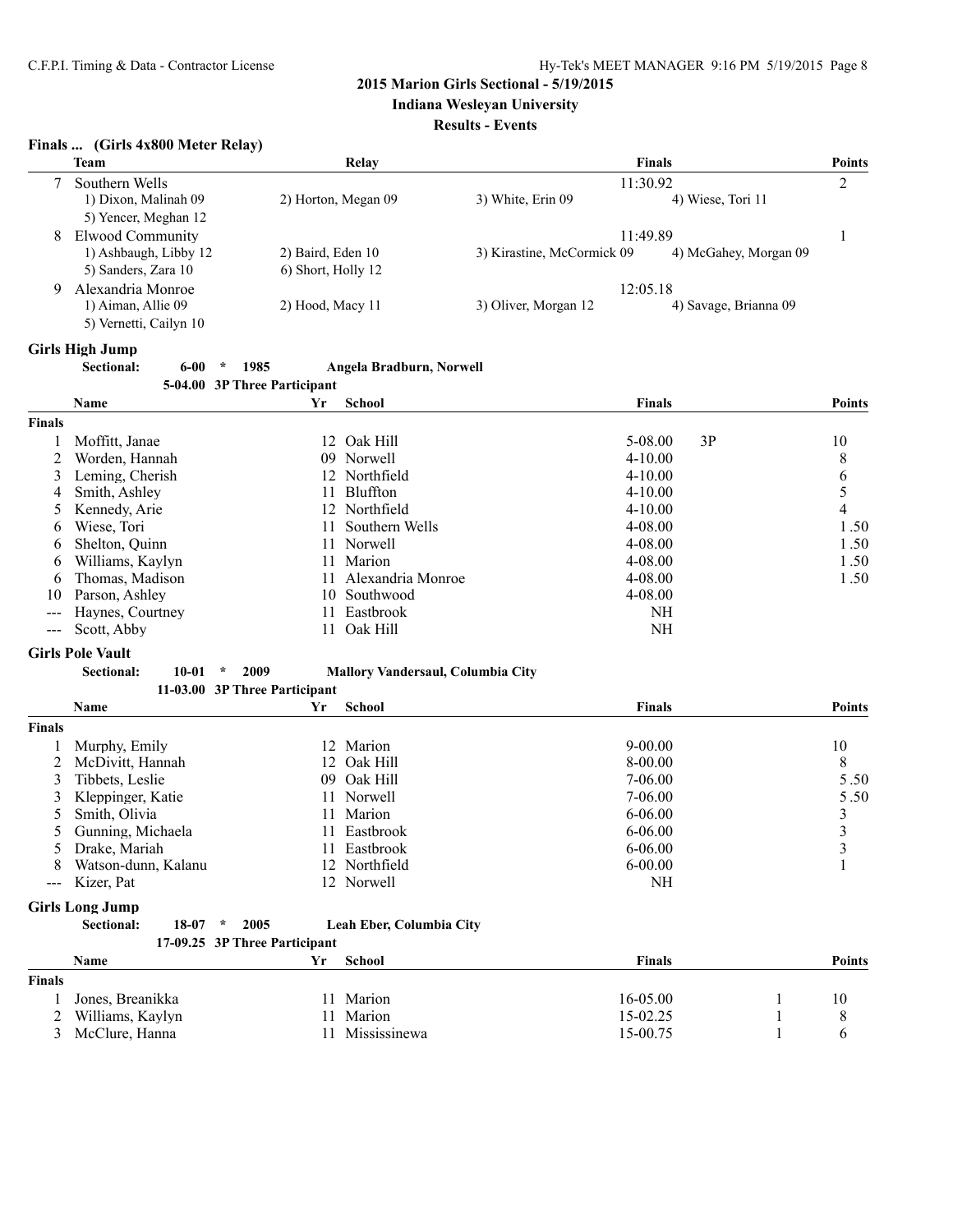**Indiana Wesleyan University**

**Results - Events**

### **Finals ... (Girls Long Jump)**

|    | Name              | Yr  | <b>School</b>        | <b>Finals</b> |   | <b>Points</b> |
|----|-------------------|-----|----------------------|---------------|---|---------------|
|    | Saylor, Brooke    |     | 12 Eastbrook         | 14-09.00      |   |               |
|    | Eltzroth, Caitlin |     | 12 Northfield        | 14-05.50      |   | 4             |
| 6. | Clines, Emma      | 09  | Bluffton             | 14-04.00      |   |               |
|    | Beer, Courtney    |     | 10 Norwell           | 14-03.75      | 2 | 2             |
|    | Kleppinger, Katie | 11  | Norwell              | 14-03.25      | 2 |               |
| 9  | Salter, Zoey      | 09  | Oak Hill             | 14-02.00      |   |               |
| 10 | Aker, Lindsay     | 10  | Southern Wells       | 14-01.00      | 2 |               |
|    | Kluevein, Kim     | 09  | Oak Hill             | 13-11.50      |   |               |
|    | Kline, Sarah      | 09  | Southern Wells       | 13-08.25      |   |               |
| 13 | Huffman, Skye     |     | 10 Frankton          | 13-06.50      |   |               |
| 14 | Thomas, Madison   |     | 11 Alexandria Monroe | 13-05.50      |   |               |
| 14 | Craig, Haley      |     | 10 Bluffton          | 13-05.50      |   |               |
| 16 | Phillips, Aleesha | 12. | Southwood            | 13-03.25      |   |               |
|    | Wright, Jaycie    | 12  | Southwood            | 13-02.00      |   |               |
| 18 | Kock, Taylor      | 11  | Northfield           | 12-09.25      |   |               |
| 19 | Aiman, Allie      | 09  | Alexandria Monroe    | 12-08.75      | 3 |               |
| 20 | Sanders, Zara     | 10  | Elwood Community     | 10-07.00      | 3 |               |
| 21 | Cale, Katlyn      | 09  | <b>Blackford</b>     | 10-05.00      | 3 |               |
|    | Ashbaugh, Libby   |     | 12 Elwood Community  | <b>FOUL</b>   | 3 |               |

### **Girls Shot Put**

**Sectional: 42-09.75 \* 1986 DeVonna Runkel, South Adams 40-10.00 3P Three Participant Name Yr School Finals Points Finals** 1 Shepherd, Katie 12 Oak Hill 36-10.75 2 10 2 McCauley, Katie 11 Wabash 36-07.25 2 8<br>3 Paris, Mariah 11 Southwood 33-06.00 2 6 3 Paris, Mariah 11 Southwood 33-06.00 2 6<br>4 Herndon, Sammie 10 Norwell 33-04.75 2 5 4 Herndon, Sammie 10 Norwell 33-04.75 2 5<br>5 Head, Christen 11 Mississinewa 32-03.00 2 4 5 Head, Christen 11 Mississinewa 32-03.00 2<br>6 Wilson, Anne 11 Oak Hill 2 31-00.00 2 6 Wilson, Anne 11 Oak Hill 31-00.00 2 3<br>
7 Mallery, Alexa 10 Norwell 29-07.50 2 2 7 Mallery, Alexa 10 Norwell 29-07.50 2<br>
8 Whitham Grace 12 Southwood 29-04.50 2 8 Whitham, Grace 12 Southwood 29-04.50 2 1<br>
9 Pluimer, Grace 10 Eastbrook 28-10.00 2<br>
2 9 Pluimer, Grace 10 Eastbrook 28-10.00 2<br>10 Bluffton 28-02.25 1 10 Hofstetter, Marissa 10 Bluffton 11 Billman, Johnna 10 Frankton 28-02.25 1<br>11 Billman, Johnna 10 Frankton 28-01.50 2 11 Billman, Johnna 10 Frankton 28-01.50 2<br>12 Fields, Jessica 11 Mississinewa 27-09.25 2 12 Fields, Jessica 11 Mississinewa 27-09.25 2<br>13 Reed, Kameron 11 Mississinewa 27-09.25 2 13 Reed, Kameron 09 Alexandria Monroe 27-03.75 2 14 Rogers, Grace 11 8 09 Elwood Community 11 27-03.25 1<br>14 Moore, Arriane 11 1 1 Southern Wells 27-03.25 2 14 Moore, Arriane 11 Southern Wells 27-03.25 2<br>16 Schweiterman, Alexis 10 Bluffton 26-02.00 1 16 Schweiterman, Alexis 17 Short, Holly 12 Elwood Community 24-04.25 1 18 Levine, Angela 09 Wabash 24-02.25 1 19 Smith, Ava 09 Northfield 23-11.50 1 20 Shear, Indi 09 Northfield 23-09.25 1 21 Schere, Kaylynn 1 09 Marion 22-10.00 1<br>22 Manio, Patricia 12 Marion 22-07.00 1 22 Manio, Patricia 12 Marion 22-07.00 1 23 Vernetti, Cailyn 10 Alexandria Monroe 22-03.25 1 24 Northern, Sarah-Beth 10 Frankton 21-07.75 1 --- Pluimer, Lori 11 Southern Wells FOUL 1